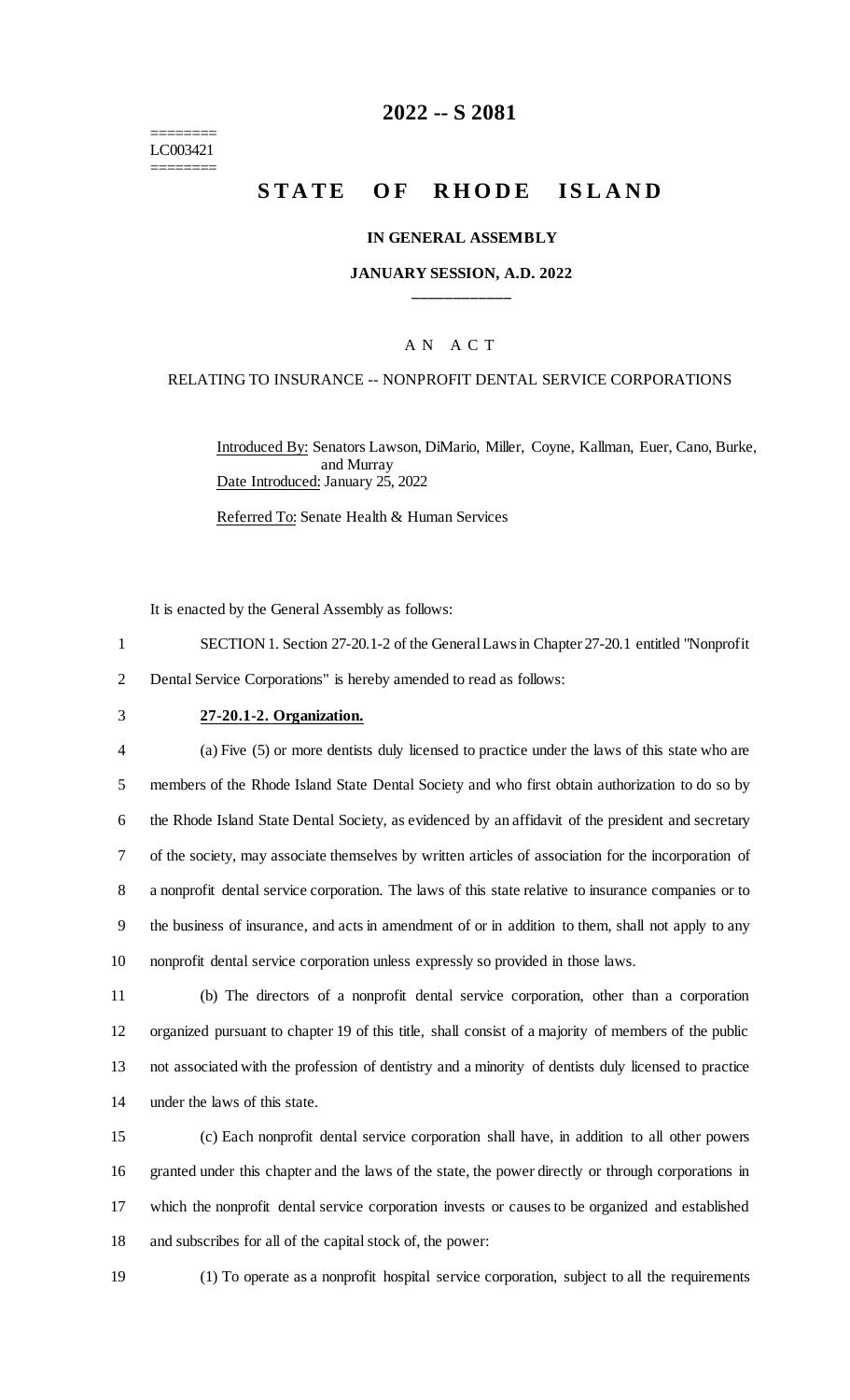of chapter 19 of this title and all of regulatory requirements ancillary to it; and specifically the provisions of § 27-19-6; provided, they shall not be subject to §§ 27-19-14 and 27-19-15;

 (2) To operate as a nonprofit medical service corporation, subject to all of the requirements of chapter 20 of this title and all of the regulatory requirements ancillary to it; and specifically the provisions of § 27-20-6; and

 (3) To provide administrative, data processing, consulting, utilization review, systems review, and related services relating to the administration of health care services and health care 8 insurance programs, including administering and/or insuring vision and optometric programs.

 (d) Any limitation on investments or holdings provided in § 27-20.1-7 and any other provisions of the general laws shall not apply with respect to investments or holdings under this section; provided, that the value of any investment shall not exceed twenty percent (20%) of the assets of the dental service corporation, measured at the time the investment is initially made or added to excluding appreciation or such greater percentage as may be approved in writing by the director of the department of business regulation and the attorney general.

 (e) To the extent that the combined value of all investments in subsidiary or other affiliated entities exceeds fifty percent (50%) of the total reserves and unassigned funds of the dental service corporation, the amount in excess of fifty percent (50%) shall be deemed a "non admitted asset".

 (f) Each nonprofit dental service corporation shall be deemed to be an insurer for the purposes of compliance with chapter 44-17.

SECTION 2. This act shall take effect upon passage.

======== LC003421 ========